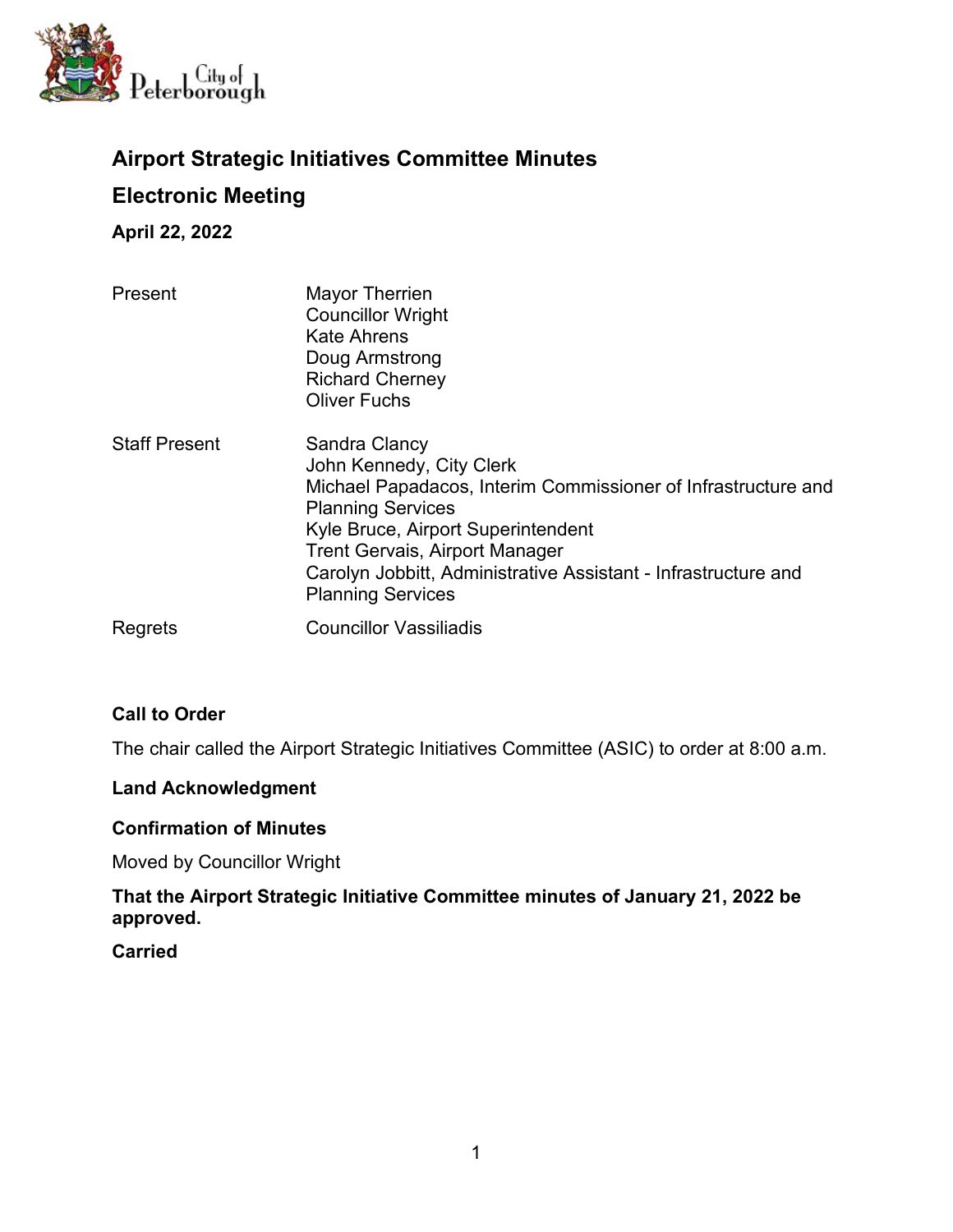# **Disclosure of Pecuniary interest**

There were no disclosures of Pecuniary Interest.

# **Peterborough Airport Master Plan**

Report ASIC22-008

Moved by Doug Armstrong

**That the Airport Strategic Initiatives Committee (ASIC) approve the recommendation outlined in report ASIC22-008, dated April 22, 2022, of the Airport Superintendent, as follows:**

**That the report and presentation be received for information.**

**Carried**

# **Reports and Communications**

**Extension of Bravo and Change in Level of Service**

Report ASIC22-007

Moved by Kate Ahrens

**That the Airport Strategic Initiatives Committee (ASIC) approve the recommendation outlined in report ASIC22-007, dated April 22, 2022, of the Airport Superintendent, as follows:**

**That the report be received for information.**

**Carried**

**Airport Noise Management**

**Peterborough Airport Noise Liaison Group (PANLG)**

Report ASIC22-006

Moved by Kate Ahrens

**That the Airport Strategic Initiatives Committee (ASIC) approve the recommendation outlined in report ASIC22-006, dated April 22, 2022, of the Airport Superintendent, as follows:**

**That the report and presentation be received for information.**

**Carried**